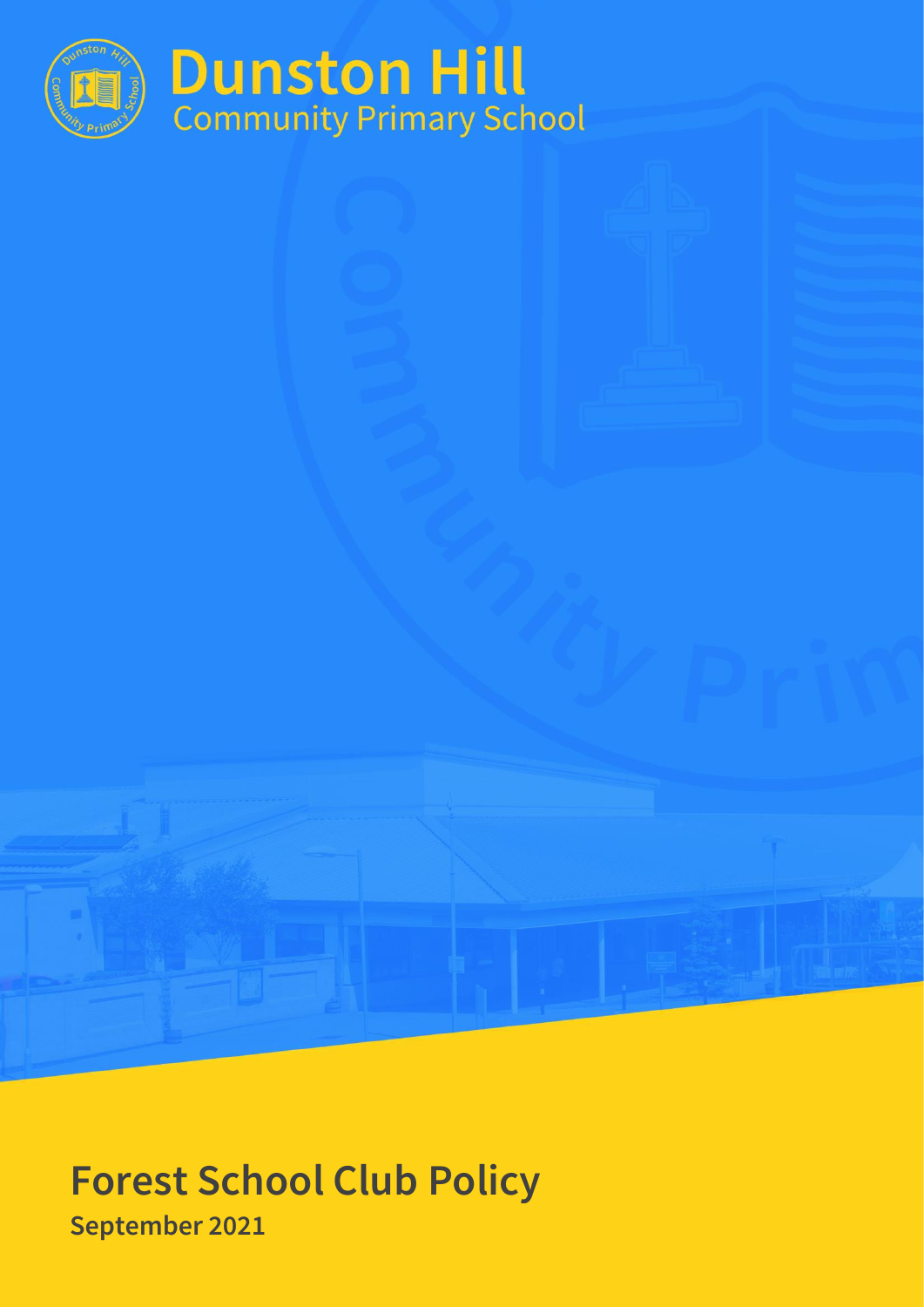### **DUNSTON HILL COMMUNITY PRIMARY SCHOOL**

## **FOREST SCHOOL CLUB POLICY**

# **Introduction**

Dunston Hill Community Primary School provides high quality out-of-school hours childcare for our parents. It provides a range of stimulating and creative activities in a safe environment.

# **Admissions**

- All places are subject to availability as per the agreed staff / pupil ratio
- Only pupils attending Dunston Hill Community Primary School are eligible to attend the Club due to public liability restrictions
- All parents must complete a registration form for each child attending the Club and sign an agreement to adhere to the terms of this policy
- Parent consent forms must be completed prior to the child's commencement at the club
- Restrictions on numbers may apply to certain activities
- A schedule of the day's activities will be shared with parents prior to the activity
- Permissions for older pupils to walk home must be authorised by their parents (on consent forms)
- The children of school staff may attend once pupils in school have had first refusal of a place
- Payments for places are non-refundable however parents may change the name of the child attending if there has been sufficient time to.

## **Club Arrangements**

- Parents drop and collect their child(ren) at and from the main reception where they will be greeted by a member of staff
- It is important that parents/carers pick up their child(ren) as per the agreed times so as not to disrupt club activities and site closure times
- A school mobile number will be shared with parents/carers
- Pupils will then go to the environmental area where a range of activities are set out (weather dependant)
- Pupils will be encouraged to respect and take responsibility for the equipment and environment
- All activities have been identified in the Forest School risk assessment
- Pupil's attendance is recorded in a register.

# **Behaviour**

#### **Pupils are expected to:**

- Use socially acceptable behaviour
- Respect one another, accepting differences of race, gender, ability, age and religion
- Choose and participate in a variety of activities
- Ask for help if needed
- Enjoy their time at the Club.

#### **Positive behaviour is encouraged by:**

• Staff acting as positive role models